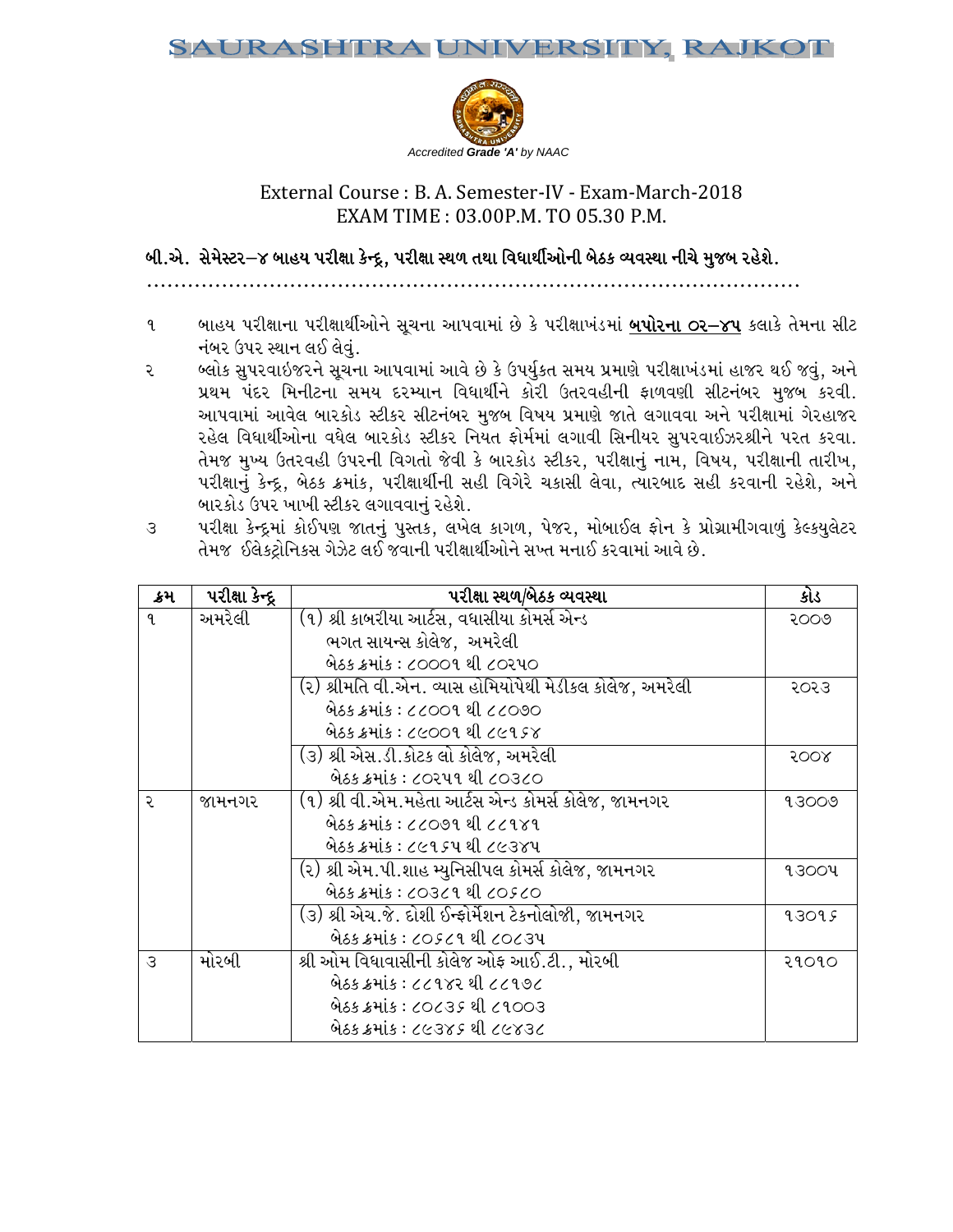### JRASI RA UNIVERSITY, RAJKOT SAU



 $P$ 

| $\alpha$ | રાજકોટ            | (૧) સદગુરૂ મહિલા કોમર્સ એન્ડ હોમસાયન્સ કોલેજ, રાજકોટ                                        | 53038   |
|----------|-------------------|---------------------------------------------------------------------------------------------|---------|
|          |                   | બેઠક ક્રમાંક : ૮૧૦૦૪ થી ૮૧૪૦૩ અને ૮૨૯૨૯                                                     |         |
|          |                   | (૨) શ્રી કણસાગરા મહિલા આર્ટસ એન્ડ કોમર્સ કોલેજ, રાજકોટ                                      | २३०२२   |
|          |                   | બેઠક ક્રમાંક : ૮૧૪૦૪ થી ૮૧૫૩૫                                                               |         |
|          |                   | (૩) શ્રીમતિ જે.જે.કુંડલિયા આર્ટસ એન્ડ કોમર્સ કોલેજ, રાજકોટ                                  | २३०२७   |
|          |                   | બેઠક ક્રમાંક : ૮૮૧૭૯ થી ૮૮૩૧૨                                                               |         |
|          |                   | બેઠક ક્રમાંક : ૮૯૪૩૯ થી ૮૯૬૯૦                                                               |         |
| પ        | સુરેન્દ્રનગર      | (૧) શ્રી એમ.પી.શાહ કોમર્સ કોલેજ, સુરેન્દ્રનગર                                               | 58003   |
|          |                   | બેઠક ક્રમાંક : ૮૧૫૩૬ થી ૮૧૯૩૫                                                               |         |
|          |                   | (૨) શ્રી સી.યુ.શાહ કોલેજ ઓફ કોમર્સ એન્ડ મેનેજમેન્ટ, સુરેન્દ્રનગર                            | २८००३   |
|          |                   | બેઠક ક્રમાંક : ૮૧૯૩૬ થી ૮૨૨૩૫                                                               |         |
|          |                   | (૩) શ્રી એમ.પી.વોરા કોમર્સ કોલેજ, સુરેન્દ્રનગર                                              | २૯००२   |
|          |                   | બેઠક ક્રમાંક : ૮૨૨૩૬ થી ૮૨૪૮૫                                                               |         |
|          |                   | (૪) શ્રી સી.યુ. શાહ મહિલા હોમ સાયન્સ, આર્ટસ એન્ડ                                            | 58008   |
|          |                   | કોમર્સ કોલેજ, સુરેન્દ્રનગર                                                                  |         |
|          |                   | બેઠક ક્રમાંક : ૮૨૪૮૬ થી ૮૨૬૩૫                                                               |         |
|          |                   | (૫) શ્રી સ્વામી વિવેકાનંદ કોલેજ, સુરેન્દ્રનગર                                               | 5800G   |
|          |                   | બેઠક ક્રમાંક : ૮૨૬૩૬ થી ૮૨૮૩૫                                                               |         |
|          |                   | ( <i>૬</i> ) શ્રી જી.બી. પરમાર કોલેજ ઓફ કોમ્પ્યુટર સાયન્સ એન્ડ મેનેજમેન્ટ,                  | २४०१०   |
|          |                   | સુરેન્દ્રનગર                                                                                |         |
|          |                   | બેઠક ક્રમાંક : ૮૯૬૯૧ થી ૮૯૮૯૧                                                               |         |
|          |                   | (૭) શ્રી એમ.એમ.શાહ કોલેજ ઓફ એજયુકેશન, સુરેન્દ્રનગર                                          | २૯००१   |
|          |                   | બેઠક ક્રમાંક : ૯૦૦૯૩ થી ૯૦૧૭૦                                                               |         |
|          |                   | (૮) શ્રી એસ.જે. વરમોરા મહિલા બી.બી.એ. એન્ડ બી.સી.એ. કોલેજ,                                  | २८००७   |
|          |                   | સુરેન્દ્રનગર                                                                                |         |
|          |                   | બેઠક ક્રમાંક : ૮૮૩૧૩ થી ૮૮૫૫૨                                                               |         |
|          |                   | (૯) શ્રી એમ.વી.મહિલા કોલેજ ઓફ એજયુકેશન, સુરેન્દ્રનગર                                        | २४००५   |
|          |                   | બેઠક ક્રમાંક : ૮૨૮૩૬ થી ૮૨૯૨૮                                                               |         |
|          |                   | (૧૦) શ્રી પંડિત નથુલાલજી વ્યાસ કોલેજ ઓફ સાયન્સ, મેનેજમેન્ટ એન્ડ                             | २८००८   |
|          |                   | આઈ.ટી. એન્ડ કોમર્સ કોલેજ, સુરેન્દ્રનગર                                                      |         |
|          |                   | બેઠક ક્રમાંક : ૮૯૮૯૨ થી ૯૦૦૯૨                                                               |         |
|          |                   |                                                                                             |         |
|          | ઉપર્યુકત          | બાહય પરીક્ષાનો કાર્યક્રમ અને પરીક્ષાનું સમય પત્રક યુનિવર્સિટીની                             | વેબસાઈટ |
|          |                   | http://external.saurashtrauniversity.co.in અને http://external.saurashtrauniversity.edu ઉપર |         |
|          | મુકવામાં આવેલ છે. |                                                                                             |         |
|          |                   |                                                                                             |         |
|          |                   |                                                                                             |         |
|          |                   | આદેશ થી …………                                                                                |         |
|          |                   | એ.એસ.પારેખ,                                                                                 |         |
|          |                   | પરીક્ષા નિયામક                                                                              |         |
|          |                   |                                                                                             |         |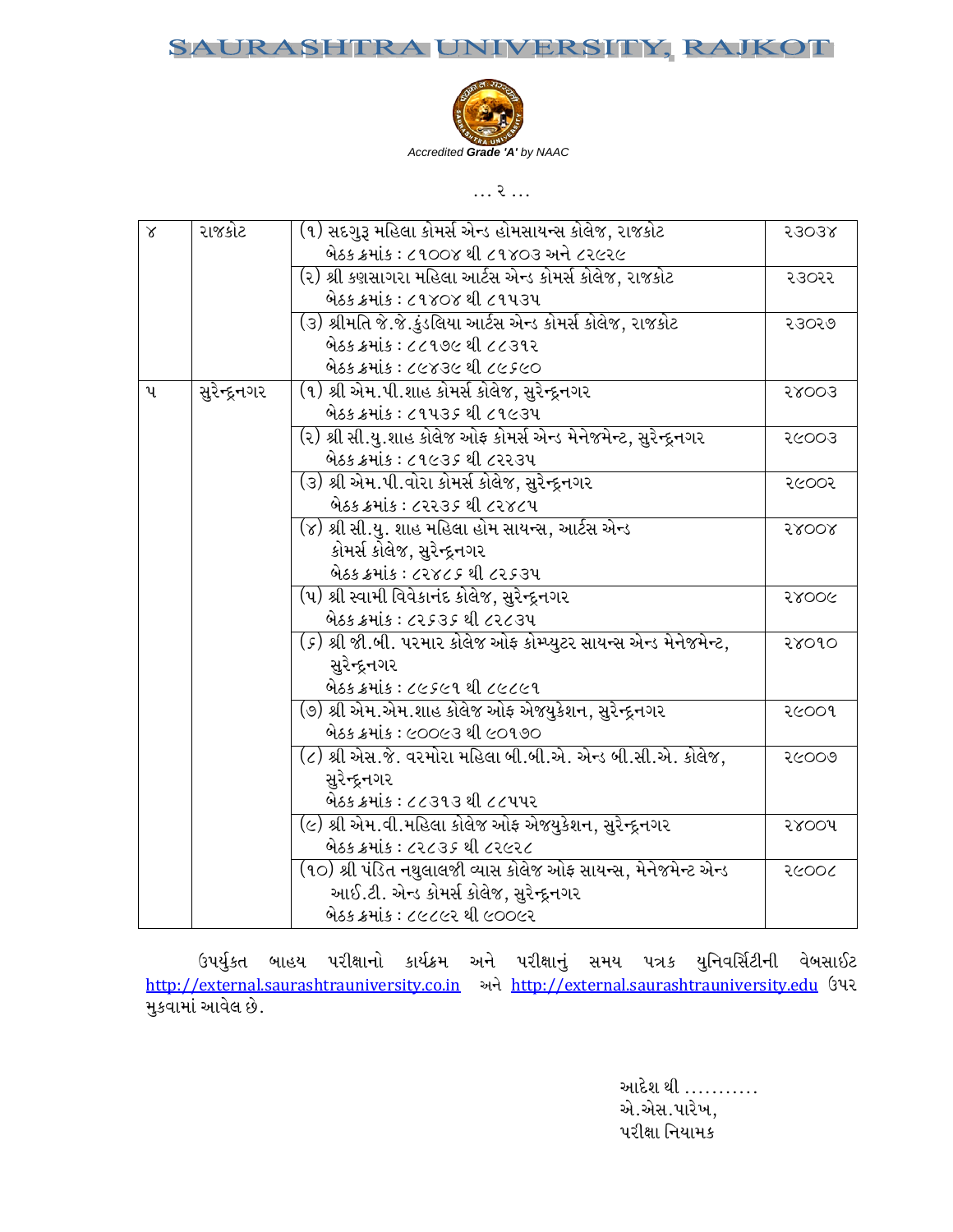Univsersity Time Table **Date & Day Subject Name Paper Code (Faculty-Course Code)** Academic Year : 2017-2018 20/03/2018 ------------------------------------------------------------------------------ Tuesday LANGUAGE : 001001401 - ENGLISH 001-001401 (Time : 03:00:00PM To 05:30:00PM) LANGUAGE : 001001402 - HINDI 001-001402 (Time : 03:00:00PM To 05:30:00PM) 21/03/2018 ------------------------------------------------------------------------------ Wednesday CORE : 001001403 - P8 HINDI (CHHAYA VADATAR KAVYA VAIBHAV) (Time : 03:00:00PM To 05:30:00PM) CORE : 001001404 - P8 HINDI (RASTRIYA 001-001404 CHETNA) (Time : 03:00:00PM To 05:30:00PM) CORE : 001001405 - P8 HINDI (DALIT 001-001405 CHETNA) (Time : 03:00:00PM To 05:30:00PM) CORE : 001001410 - P8 GUJARATI 001-001406 (PIYOGORI) (Time : 03:00:00PM To 05:30:00PM) CORE : 001001414 - P8 ENGLISH 001-001407 (Time : 03:00:00PM To 05:30:00PM) CORE : 001001417 - P8 SANSKRIT (KAVYA) 001-001408 (Time : 03:00:00PM To 05:30:00PM) CORE : 001001418 - P8 SANSKRIT 001-001409 (MRUCHHKATIKAM) (Time : 03:00:00PM To 05:30:00PM) CORE : 001001422 - P8 HISTORY 001-001410 (Time : 03:00:00PM To 05:30:00PM) CORE : 001001425 - P8 POLITICAL SCIENCE 001-001411 (Time : 03:00:00PM To 05:30:00PM) CORE : 001001428 - P8 ECONOMICS (MACRO 001-001412 ECONOMICS) (Time : 03:00:00PM To 05:30:00PM) CORE : 001001433 - P8 SOCIOLOGY 001-001413 (SOCIOLOGY OF ENVIRONMENT) (Time : 03:00:00PM To 05:30:00PM)

------------------------------------------------------------------------------ Printed Date : 06/03/2018 Printed By : smghinaiyaextPrinted Time : 12:11.20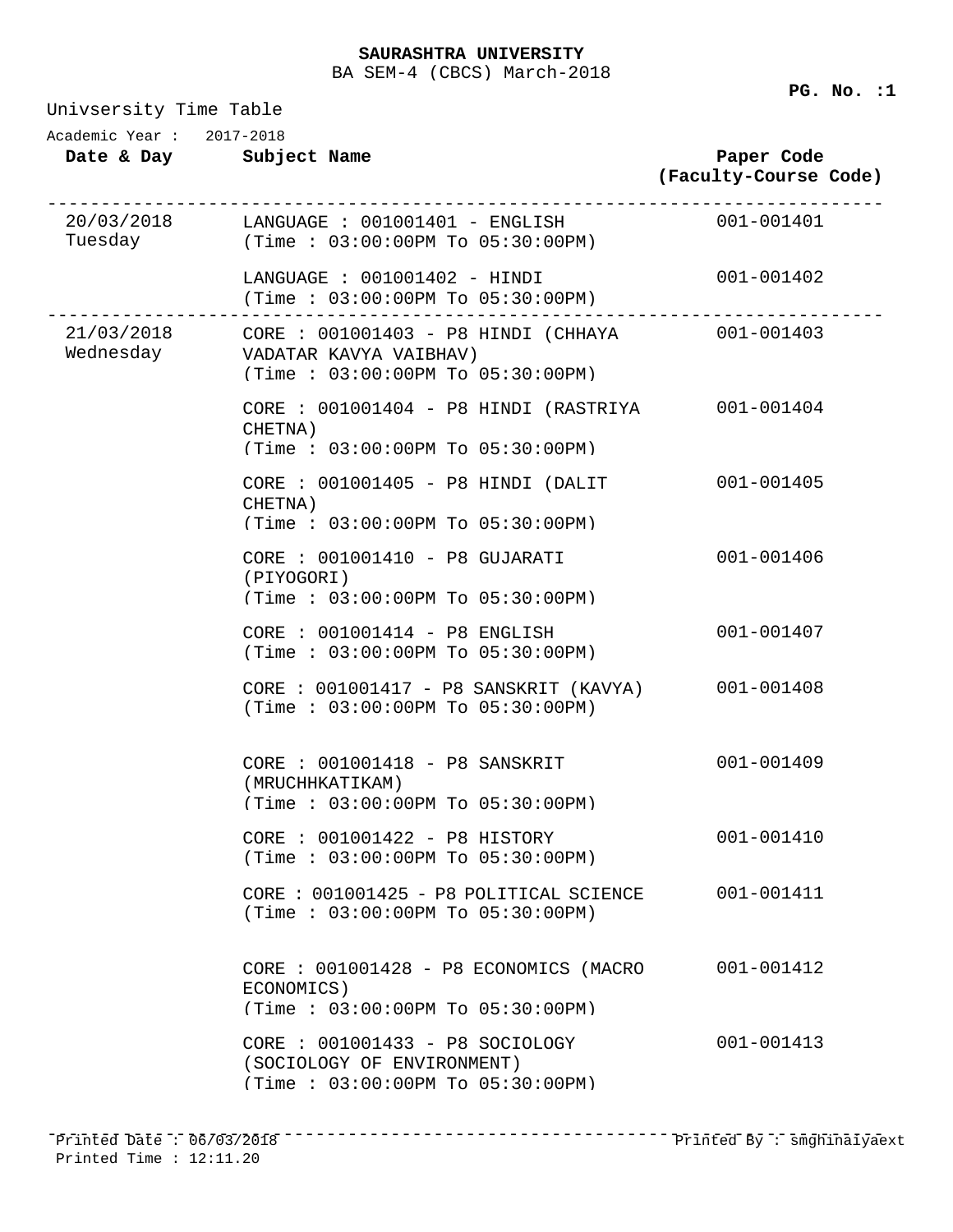**Date & Day Subject Name Paper Code (Faculty-Course Code)** Academic Year : 2017-2018 21/03/2018 ------------------------------------------------------------------------------ CORE : 001001434 - P8 SOCIOLOGY (SOCIAL 001-001414 Wednesday ANTHROPOLOGY) (Time : 03:00:00PM To 05:30:00PM) CORE : 001001465 - P8 ECONOMICS (MACRO 001-0014141 ECONOMICS-2) (Time : 03:00:00PM To 05:30:00PM) CORE : 001001438 - P8 PHILOSOPHY 001-001415 (Time : 03:00:00PM To 05:30:00PM) CORE : 001001470 - P8 SANSKRIT 001-0014150 (MAHAKAVYA:SAUNDAR. SRAG-3-4) (Time : 03:00:00PM To 05:30:00PM) CORE : 001001471 - P8 SANSKRIT 001-0014151 (MAHAKAVYA:KUMARSAM. SRAG-5) (Time : 03:00:00PM To 05:30:00PM) CORE : 001001441 - P8 INDIAN CULTURE 001-001416 (Time : 03:00:00PM To 05:30:00PM) CORE : 001001445 - P8 PSYCHOLOGY (PSY OF 001-001417 INDIVIDUAL DIFF. & ADJ) (Time : 03:00:00PM To 05:30:00PM) CORE : 001001449 - P8 GEOGRAPHY 001-001418 (ELEMENTS OF OCEANOGRAPHY) (Time : 03:00:00PM To 05:30:00PM) CORE : 001001458 - P8 PSYCHOLOGY OF 001-001419 ADJUSTMENT (Time : 03:00:00PM To 05:30:00PM) CORE : 001001462 - P8 GUJARATI 001-001420 (LOKSAHITYA LOK KATHA-2) (Time : 03:00:00PM To 05:30:00PM) CORE : 001001446 - P8 PSYCHOLOGY 001-0014901 (APPLIED PSYCHOLOGY) (Time : 03:00:00PM To 05:30:00PM) 22/03/2018 ------------------------------------------------------------------------------ CORE : 001001466 - P9 ECONOMICS 001-0014144 Thursday (ECONOMICS OF PUBLIC FINANCE-2) (Time : 03:00:00PM To 05:30:00PM)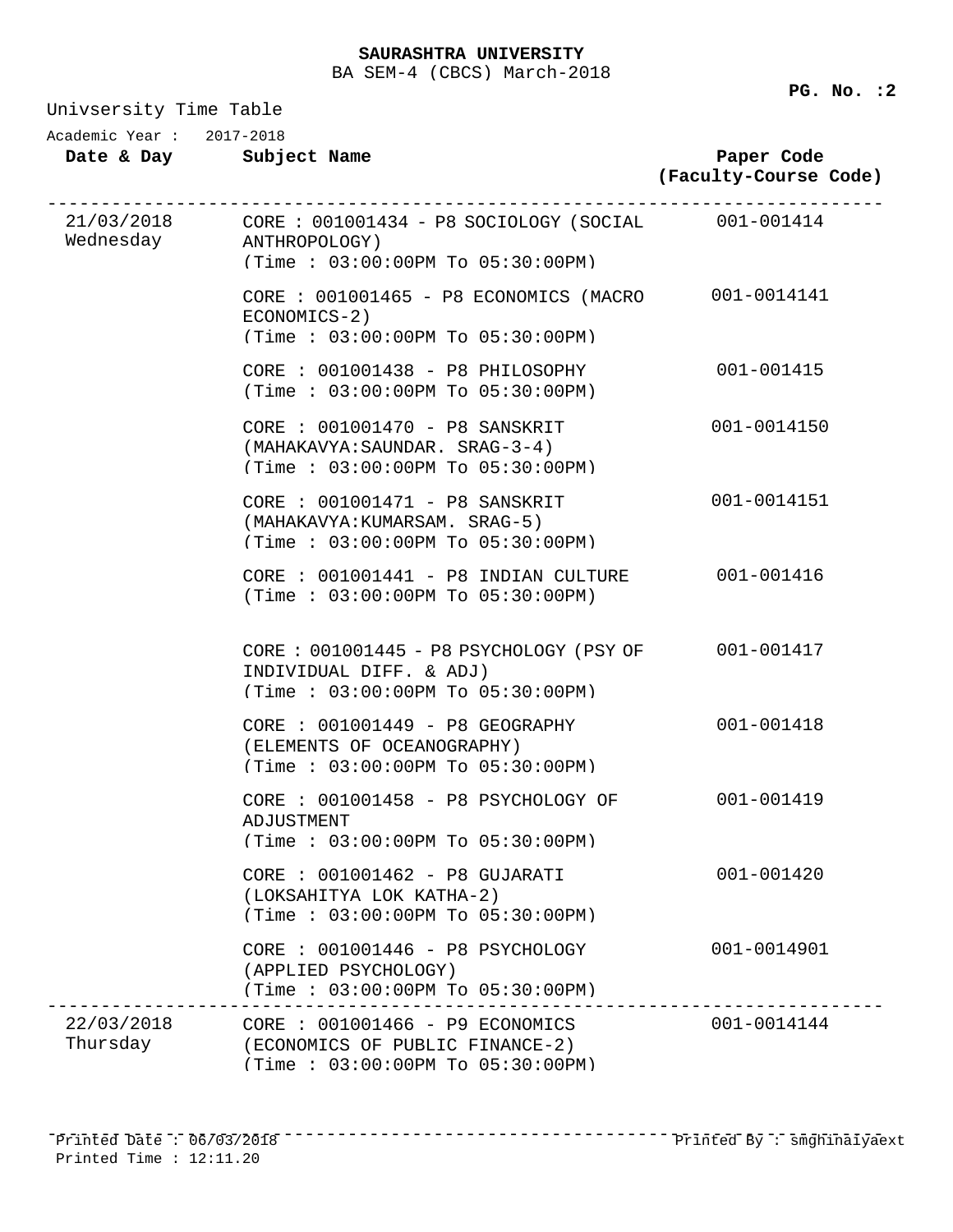Univsersity Time Tahl

| Academic Year: 2017-2018 | Date & Day Subject Name                                                                                                                                               | Paper Code<br>(Faculty-Course Code) |
|--------------------------|-----------------------------------------------------------------------------------------------------------------------------------------------------------------------|-------------------------------------|
|                          | ----------------------------------<br>22/03/2018 CORE : 001001472 - P9 SANSKRIT 001-0014152<br>Thursday (MAMMATACHARYKRUT-KAVYA.)<br>(Time: 03:00:00PM To 05:30:00PM) |                                     |
|                          | CORE : 001001473 - P9 SANSKRIT<br>(RAMCHANDRA-GUNCHANTRAKRUT)<br>(Time: 03:00:00PM To 05:30:00PM)                                                                     | 001-0014153                         |
|                          | CORE : 001001463 - P9 GUJARATI (PADHYA<br>KRUTI NO ABHIYAS)<br>(Time: 03:00:00PM To 05:30:00PM)                                                                       | 001-001421                          |
|                          | CORE: 001001464 - P9 GUJARATI (GUJARATI 001-001422<br>VYAKRAN- 4)<br>(Time: 03:00:00PM To 05:30:00PM)                                                                 |                                     |
|                          | CORE: 001001459 - P9 PSYCHOLOGY (SOCIAL<br>PSYCHOLOGY-II)<br>(Time: 03:00:00PM To 05:30:00PM)                                                                         | 001-001423                          |
|                          | CORE: 001001460 - P9 PSYCHOLOGY (HEALTH<br>PSYCHOLOGY).<br>(Time: 03:00:00PM To 05:30:00PM)                                                                           | 001-001424                          |
|                          | CORE : 001001450 - P9 GEOGRAPHY<br>(GEOGRAPHY OF INDIA PART-II)<br>(Time: 03:00:00PM To 05:30:00PM)                                                                   | 001-001425                          |
|                          | CORE : 001001447 - P9 PSYCHOLOGY (HEALTH 001-001426<br>PSYCHOLOGY)<br>(Time: 03:00:00PM To 05:30:00PM)                                                                |                                     |
|                          | $CORE : 001001439 - P9 PHILOSOPHY$<br>(Time : 03:00:00PM T0 05:30:00PM)                                                                                               | 001-001427                          |
|                          | CORE : 001001442 - P9 INDIAN CULTURE<br>(Time : 03:00:00PM TO 05:30:00PM)                                                                                             | $001 - 001428$                      |
|                          | CORE : 001001435 - P9 SOCIOLOGY (INDIAN<br>SOCIOLOGY PROBLEM-2)<br>(Time: 03:00:00PM To 05:30:00PM)                                                                   | 001-001429                          |
|                          | CORE : $001001429 - P9$ ECONOMICS (MONEY,<br>BANKING & PUB. FIN.-2)<br>(Time: 03:00:00PM To 05:30:00PM)                                                               | 001-001430                          |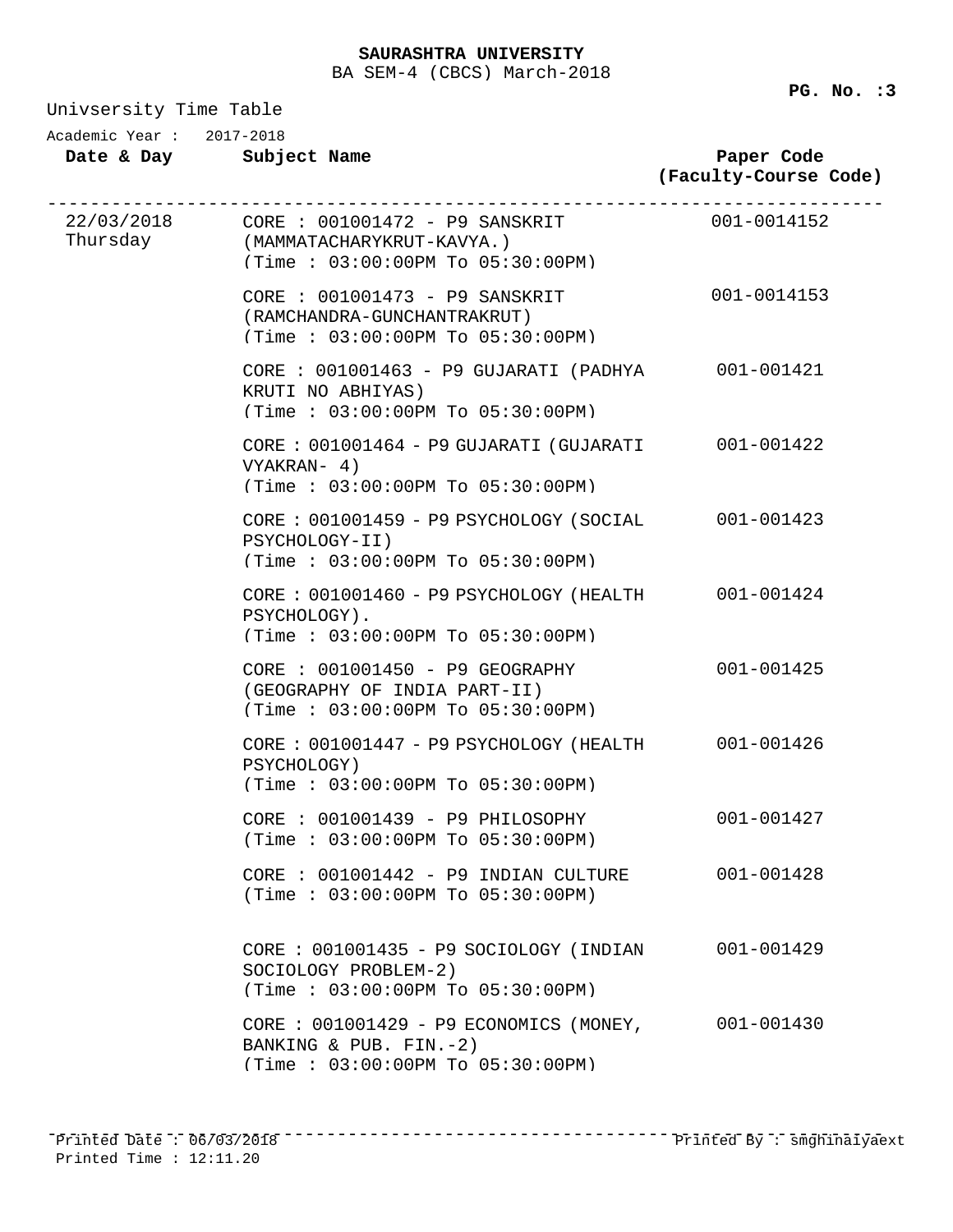| Univsersity Time Table   |                                                                                                     |                                     |  |
|--------------------------|-----------------------------------------------------------------------------------------------------|-------------------------------------|--|
| Academic Year: 2017-2018 | Date & Day Subject Name                                                                             | Paper Code<br>(Faculty-Course Code) |  |
|                          | Thursday $(Time: 03:00:00PM To 05:30:00PM)$                                                         |                                     |  |
|                          | CORE : 001001426 - P9 POLITICAL SCIENCE 001-001432<br>(Time : 03:00:00PM To 05:30:00PM)             |                                     |  |
|                          | CORE : 001001419 - P9 SANSKRIT (SAHITYA 001-001433<br>SHASTRA)<br>(Time: 03:00:00PM To 05:30:00PM)  |                                     |  |
|                          | CORE : 001001420 - P9 SANSKRIT<br>(NATYADARPAN)<br>(Time: 03:00:00PM To 05:30:00PM)                 | 001-001434                          |  |
|                          | CORE : 001001415 - P9 ENGLISH<br>(Time : 03:00:00PM T0 05:30:00PM)                                  | 001-001435                          |  |
|                          | CORE : 001001411 - P9 GUJARATI (PADHYA) 001-001436<br>(Time : 03:00:00PM To 05:30:00PM)             |                                     |  |
|                          | CORE: 001001412 - P9 GUJARATI (OPTION)<br>(Time : 03:00:00PM To 05:30:00PM)                         | 001-001437                          |  |
|                          | CORE : 001001406 - P9 HINDI (RAT KA<br>SAFAR)<br>(Time: 03:00:00PM To 05:30:00PM)                   | 001-001438                          |  |
|                          | CORE : 001001407 - P9 HINDI (NARI<br>CHETNA-TATASAM)<br>(Time: 03:00:00PM To 05:30:00PM)            | 001-001439                          |  |
|                          | CORE : 001001408 - P9 HINDI (NARI<br>CHETNA-JUTHAN)<br>$(Time : 03:00:00PM$ To $05:30:00PM$         | 001-001440                          |  |
| 23/03/2018<br>Friday     | CORE : 001001467 - P10 ECONOMICS<br>(CO-OPERATION-2) (OPTIONAL)<br>(Time: 03:00:00PM To 05:30:00PM) | $001 - 0014147$                     |  |
|                          | CORE : 001001468 - P10 ECONOMICS<br>(DEMOGRAPHY-2) (OPTIONAL)<br>(Time: 03:00:00PM To 05:30:00PM)   | 001-0014148                         |  |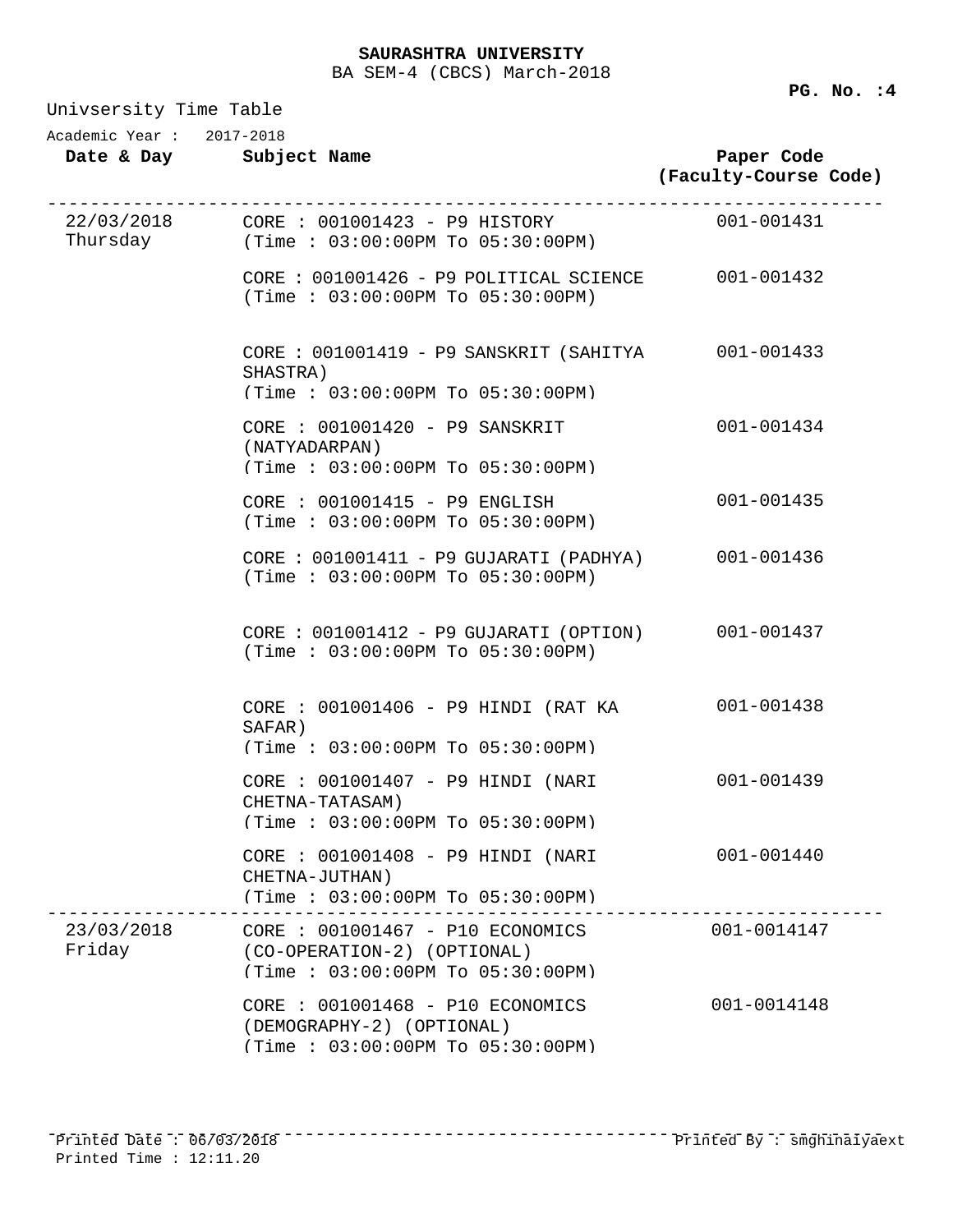Univsersity Time Table **Date & Day Subject Name Paper Code (Faculty-Course Code)** Academic Year : 2017-2018 ------------------CORE-: 001001469 - P10 ECONOMICS-(-INDIAN ------001-0014149-----<br>23/03/2018 INDUSTRIAL ECONOMICS-2) Friday INDUSTRIAL ECONOMICS-2) (Time : 03:00:00PM To 05:30:00PM) CORE : 001001474 - P10 SANSKRIT (VAIDIK 001-0014154 SAHITYA) (Time : 03:00:00PM To 05:30:00PM) CORE : 001001409 - P10 HINDI (HINDI 001-001441 SAHITYA KA ITIHAS) (Time : 03:00:00PM To 05:30:00PM) CORE : 001001413 - P10 GUJARATI 001-001442 (MADHYAKALIN GUJARATI) (Time : 03:00:00PM To 05:30:00PM) CORE : 001001416 - P10 ENGLISH 001-001443 (Time : 03:00:00PM To 05:30:00PM) CORE : 001001421 - P10 SANSKRIT 001-001444 (SANSKRIT BHASHA NAIPUNYA) (Time : 03:00:00PM To 05:30:00PM) CORE : 001001424 - P10 HISTORY 001-001445 (Time : 03:00:00PM To 05:30:00PM) CORE : 001001427 - P10 POLITICAL SCIENCE 001-001446 (Time : 03:00:00PM To 05:30:00PM) CORE : 001001430 - P10 ECONOMICS 001-001447 (CO-OPERATION-II) (Time : 03:00:00PM To 05:30:00PM) CORE : 001001431 - P10 ECONOMICS 001-001448 (DEMOGRAPHIY) (Time : 03:00:00PM To 05:30:00PM) CORE : 001001432 - P10 ECONOMICS 001-001449 (INDUSTRIAL ECONOMICS-II) (Time : 03:00:00PM To 05:30:00PM) CORE : 001001436 - P10 SOCIOLOGY (WOMEN 001-001450 STATUS OF SOC.) (Time : 03:00:00PM To 05:30:00PM) CORE : 001001437 - P10 SOCIOLOGY 001-001451 (POLITICAL SOCIOLOGY) (Time : 03:00:00PM To 05:30:00PM) ------------------------------------------------------------------------------ Printed Date : 06/03/2018 Printed By : smghinaiyaext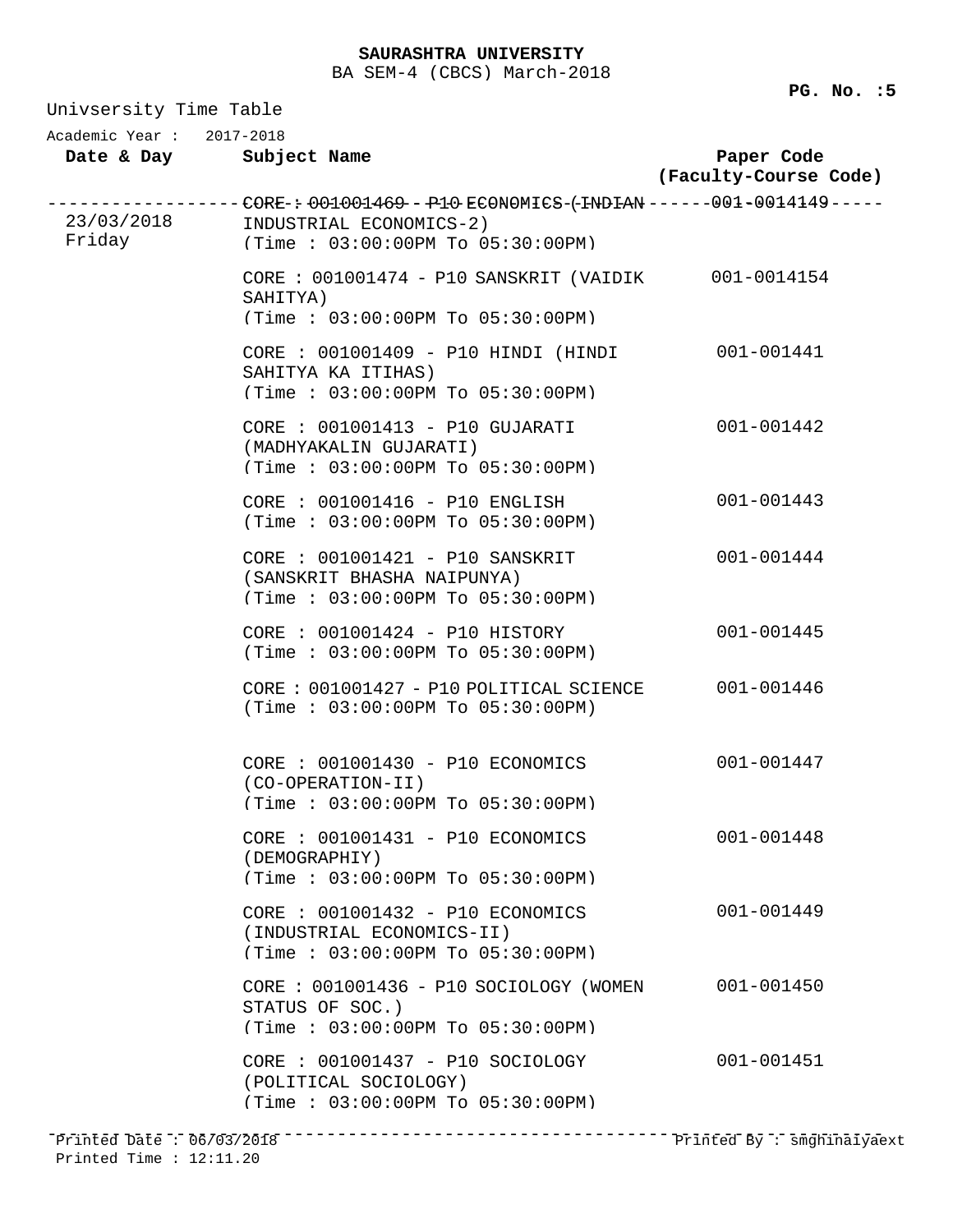Univsersity Time Table

| Academic Year: 2017-2018 | Date & Day Subject Name                                                                                                      | Paper Code<br>(Faculty-Course Code) |
|--------------------------|------------------------------------------------------------------------------------------------------------------------------|-------------------------------------|
|                          | 23/03/2018 CORE : 001001443 - P10 INDIAN CULTURE 001-001452<br>Friday (INDIAN RELIGIONS)<br>(Time: 03:00:00PM To 05:30:00PM) |                                     |
|                          | CORE : 001001444 - P10 INDIAN CULTURE 001-001453<br>(MONUMENTS OF GUJARAT)<br>(Time: 03:00:00PM To 05:30:00PM)               |                                     |
|                          | $CORE : 001001440 - P10 PHILOSOPHY$<br>(Time : 03:00:00PM T0 05:30:00PM)                                                     | 001-001454                          |
|                          | $CORE : 001001448 - P10 PSYCHOLOGY$<br>(THEORY & SYSTEMS OF PSY.)<br>(Time: 03:00:00PM To 05:30:00PM)                        | 001-001455                          |
|                          | CORE : 001001461 - P10 PSYCHOLOGY<br>(SYSTEM & THEORIES OF PSY.-II)<br>(Time: 03:00:00PM To 05:30:00PM)                      | 001-001456                          |
| Saturday                 | 24/03/2018 ELECTIVE-1 : 001001465 - P8 ECONOMICS 001-0014142<br>(MACRO ECONOMICS-2)<br>(Time: 03:00:00PM To 05:30:00PM)      |                                     |
|                          | ELECTIVE-1 : 001001470 - P8 SANSKRIT 001-0014155<br>(MAHAKAVYA: SAUNDAR. SRAG-3-4)<br>(Time : 03:00:00PM TO 05:30:00PM)      |                                     |
|                          | ELECTIVE-1 : 001001471 - P8 SANSKRIT 001-0014156<br>(MAHAKAVYA: KUMARSAM. SRAG-5)<br>(Time: 03:00:00PM To 05:30:00PM)        |                                     |
|                          | ELECTIVE-1 : 001001462 - P8 GUJARATI<br>(LOKSAHITYA LOK KATHA-2)<br>(Time: 03:00:00PM To 05:30:00PM)                         | 001-001457                          |
|                          | ELECTIVE-1 : 001001449 - P8 GEOGRAPHY<br>(ELEMENTS OF OCEANOGRAPHY)<br>(Time : 03:00:00PM TO 05:30:00PM)                     | $001 - 001458$                      |
|                          | ELECTIVE-1 : 001001445 - P8 PSYCHOLOGY<br>(PSY OF INDIVIDUAL DIFF. & ADJ)<br>(Time: 03:00:00PM To 05:30:00PM)                | 001-001459                          |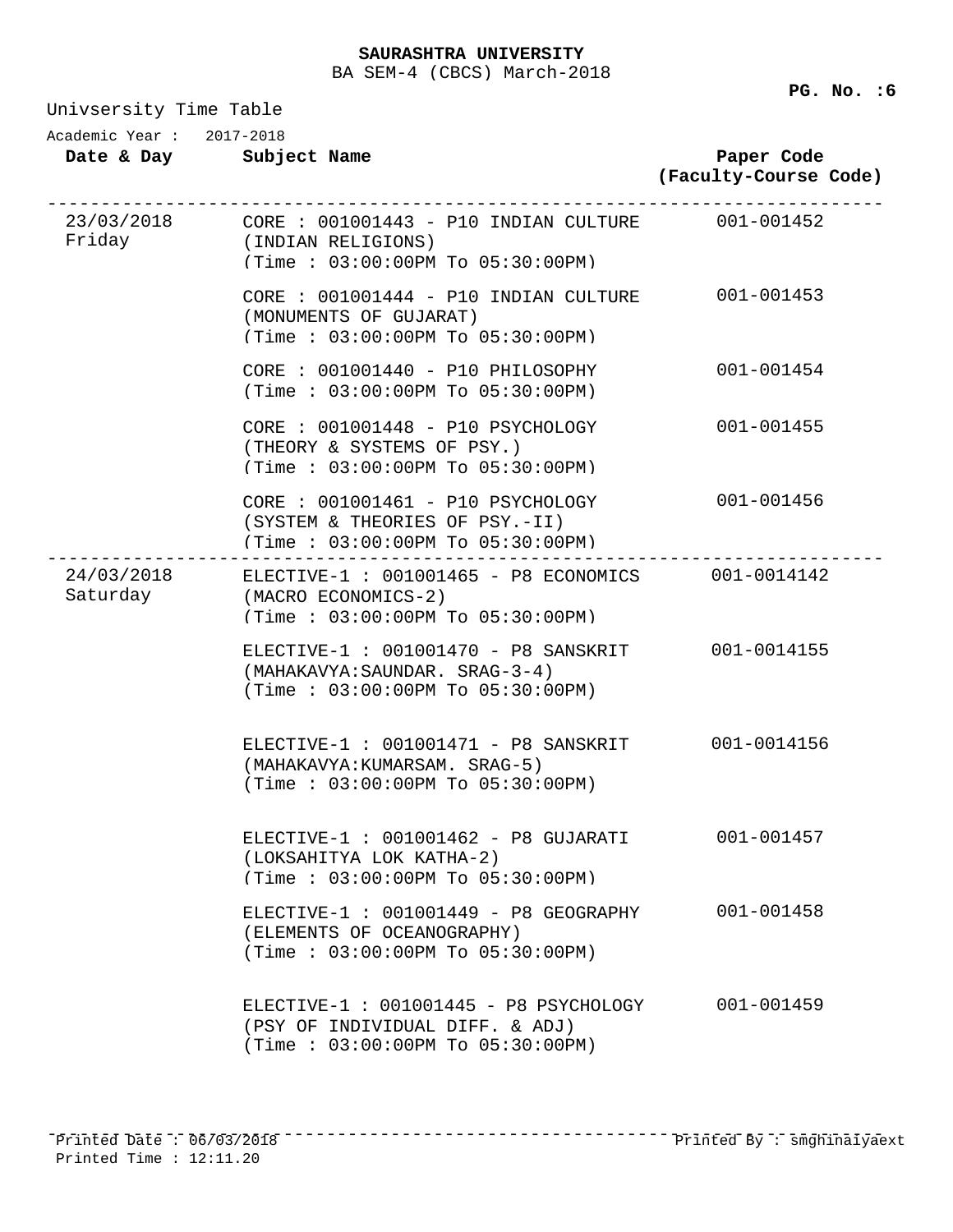Univsersity Time Table

Academic Year : 2017-2018

| Date & Day |  |  | Subject Name |  |
|------------|--|--|--------------|--|
|------------|--|--|--------------|--|

## **Paper Code (Faculty-Course Code)**

| Saturday CULTURE | 24/03/2018 ELECTIVE-1 : 001001441 - P8 INDIAN 001-001460<br>$(Time : 03:00:00PM$ To $05:30:00PM$        |                |  |
|------------------|---------------------------------------------------------------------------------------------------------|----------------|--|
|                  | $ELECTIVE-1 : 001001452 - P7 PUBLIC$<br>ADMINISTRATION<br>(Time: 03:00:00PM To 05:30:00PM)              | 001-001461     |  |
|                  | ELECTIVE-1: 001001458 - P8 PSYCHOLOGY<br>OF ADJUSTMENT<br>(Time: 03:00:00PM To 05:30:00PM)              | 001-001462     |  |
|                  | ELECTIVE-1: 001001438 - P8 PHILOSOPHY<br>(Time: 03:00:00PM To 05:30:00PM)                               | 001-001463     |  |
|                  | ELECTIVE-1 : 001001434 - P8 SOCIOLOGY<br>(SOCIAL ANTHROPOLOGY)<br>(Time: 03:00:00PM To 05:30:00PM)      | 001-001464     |  |
|                  | ELECTIVE-1 : 001001433 - P8 SOCIOLOGY<br>(SOCIOLOGY OF ENVIRONMENT)<br>(Time: 03:00:00PM To 05:30:00PM) | 001-001465     |  |
|                  | ELECTIVE-1 : 001001428 - P8 ECONOMICS<br>(MACRO ECONOMICS)<br>(Time : 03:00:00PM T0 05:30:00PM)         | 001-001466     |  |
|                  | ELECTIVE-1: 001001425 - P8 POLITICAL<br><b>SCIENCE</b><br>(Time: 03:00:00PM To 05:30:00PM)              | 001-001467     |  |
|                  | $ELECTIVE-1: 001001422 - P8 HISTORY$<br>(Time: 03:00:00PM To 05:30:00PM)                                | 001-001468     |  |
|                  | ELECTIVE-1 : 001001410 - P8 GUJARATI<br>(PIYOGORI)<br>(Time : 03:00:00PM TO 05:30:00PM)                 | $001 - 001469$ |  |
|                  | ELECTIVE-1 : 001001414 - P8 ENGLISH<br>(Time: 03:00:00PM To 05:30:00PM)                                 | $001 - 001470$ |  |
|                  | ELECTIVE-1 : 001001418 - P8 SANSKRIT<br>(MRUCHHKATIKAM)<br>(Time: 03:00:00PM To 05:30:00PM)             | 001-001471     |  |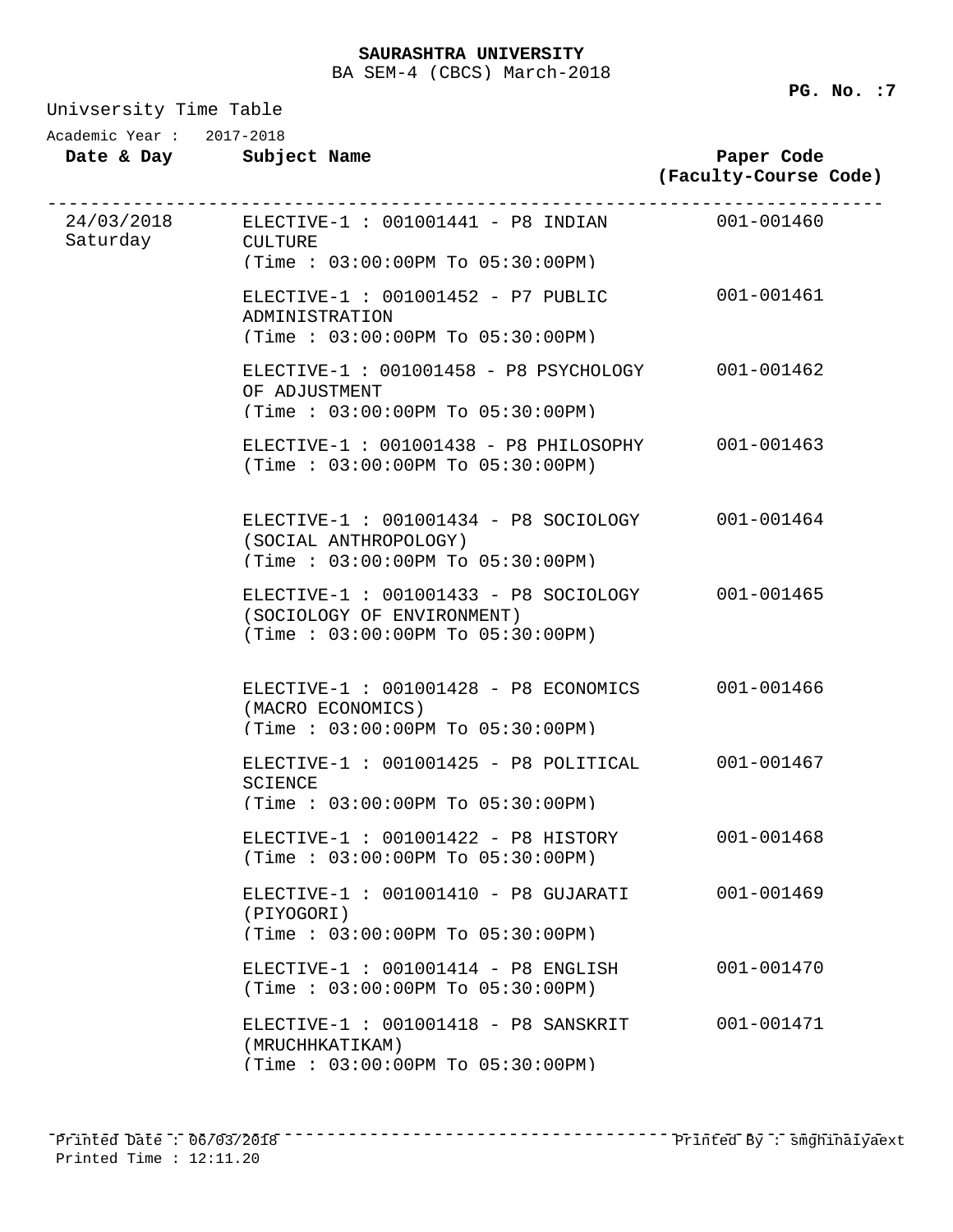Univsersity Time Table

**Date & Day Subject Name Paper Code (Faculty-Course Code)** Academic Year : 2017-2018 24/03/2018 ------------------------------------------------------------------------------ ELECTIVE-1 : 001001417 - P8 SANSKRIT 001-001472 Saturday (KAVYA) (Time : 03:00:00PM To 05:30:00PM) ELECTIVE-1 : 001001405 - P8 HINDI (DALIT 001-001473 CHETNA) (Time : 03:00:00PM To 05:30:00PM) ELECTIVE-1 : 001001403 - P8 HINDI 001-001474 (CHHAYA VADATAR KAVYA VAIBHAV) (Time : 03:00:00PM To 05:30:00PM) ELECTIVE-1 : 001001404 - P8 HINDI 001-001475 (RASTRIYA CHETNA) (Time : 03:00:00PM To 05:30:00PM) ELECTIVE-1 : 001001446 - P8 PSYCHOLOGY 001-0014902 (APPLIED PSYCHOLOGY) (Time : 03:00:00PM To 05:30:00PM) 26/03/2018 ------------------------------------------------------------------------------ ELECTIVE-1 : 001001466 - P9 ECONOMICS 001-0014145 (ECONOMICS OF PUBLIC FINANCE-2) (Time : 03:00:00PM To 05:30:00PM) ELECTIVE-1 : 001001472 - P9 SANSKRIT 001-0014157 (MAMMATACHARYKRUT-KAVYA.) (Time : 03:00:00PM To 05:30:00PM) ELECTIVE-1 : 001001473 - P9 SANSKRIT 001-0014158 (RAMCHANDRA-GUNCHANTRAKRUT) (Time : 03:00:00PM To 05:30:00PM) ELECTIVE-1 : 001001406 - P9 HINDI (RAT 001-001476 KA SAFAR) (Time : 03:00:00PM To 05:30:00PM) ELECTIVE-1 : 001001408 - P9 HINDI (NARI 001-001477 CHETNA-JUTHAN) (Time : 03:00:00PM To 05:30:00PM)

> ELECTIVE-1 : 001001407 - P9 HINDI (NARI 001-001478 CHETNA-TATASAM) (Time : 03:00:00PM To 05:30:00PM)

> ELECTIVE-1 : 001001415 - P9 ENGLISH 001-001479 (Time : 03:00:00PM To 05:30:00PM)

------------------------------------------------------------------------------ Printed Date : 06/03/2018 Printed By : smghinaiyaextPrinted Time : 12:11.20

**PG. No. :8** 

Monday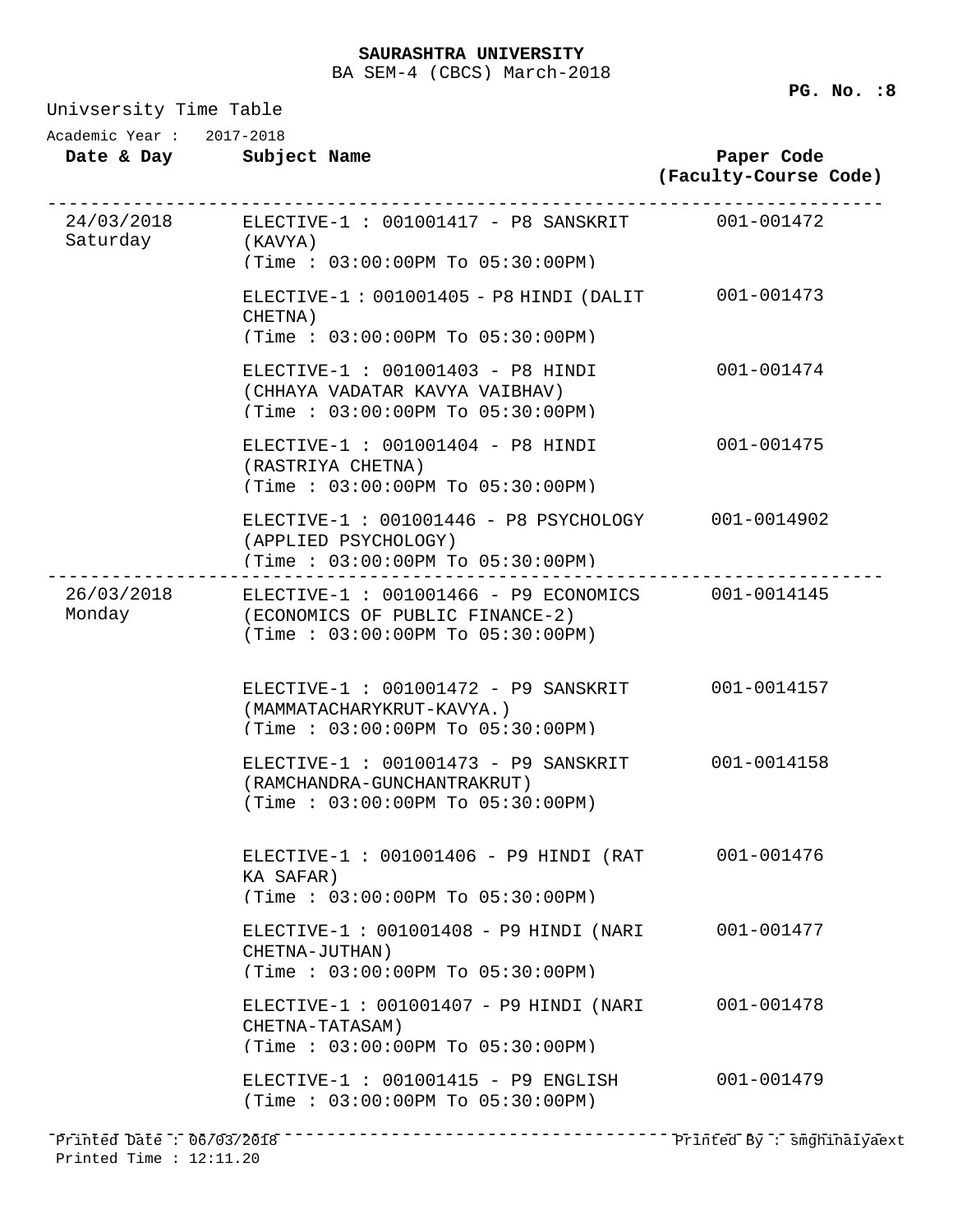Univsersity Time Table

Academic Year : 2017-2018

**Date & Day Subject Name**

**Paper Code (Faculty-Course Code)**

| Monday | 26/03/2018 ELECTIVE-1: 001001411 - P9 GUJARATI 001-001480<br>(PADHYA)<br>(Time: 03:00:00PM To 05:30:00PM)              |            |
|--------|------------------------------------------------------------------------------------------------------------------------|------------|
|        |                                                                                                                        |            |
|        | ELECTIVE-1 : 001001412 - P9 GUJARATI 001-001481<br>(OPTION)                                                            |            |
|        | (Time: 03:00:00PM To 05:30:00PM)                                                                                       |            |
|        | ELECTIVE-1: 001001420 - P9 SANSKRIT<br>(NATYADARPAN)<br>(Time: 03:00:00PM To 05:30:00PM)                               | 001-001482 |
|        |                                                                                                                        |            |
|        | ELECTIVE-1: 001001419 - P9 SANSKRIT<br>(SAHITYA SHASTRA)<br>(Time: 03:00:00PM To 05:30:00PM)                           | 001-001483 |
|        |                                                                                                                        |            |
|        | ELECTIVE-1: 001001423 - P9 HISTORY<br>(Time : 03:00:00PM TO 05:30:00PM)                                                | 001-001484 |
|        | ELECTIVE-1 : 001001426 - P9 POLITICAL<br><b>SCIENCE</b>                                                                | 001-001485 |
|        | (Time: 03:00:00PM To 05:30:00PM)                                                                                       |            |
|        | ELECTIVE-1 : 001001429 - P9 ECONOMICS 001-001486<br>(MONEY, BANKING & PUB. FIN.-2)<br>(Time: 03:00:00PM To 05:30:00PM) |            |
|        |                                                                                                                        |            |
|        | ELECTIVE-1 : 001001435 - P9 SOCIOLOGY 001-001487<br>(INDIAN SOCIOLOGY PROBLEM-2)<br>(Time : 03:00:00PM TO 05:30:00PM)  |            |
|        |                                                                                                                        |            |
|        | ELECTIVE-1: 001001460 - P9 PSYCHOLOGY<br>(HEALTH PSYCHOLOGY).<br>(Time: 03:00:00PM To 05:30:00PM)                      | 001-001488 |
|        | ELECTIVE-1 : 001001459 - P9 PSYCHOLOGY                                                                                 | 001-001489 |
|        | (SOCIAL PSYCHOLOGY-II)<br>(Time: 03:00:00PM To 05:30:00PM)                                                             |            |
|        | ELECTIVE-1 : 001001450 - P9 GEOGRAPHY<br>(GEOGRAPHY OF INDIA PART-II)<br>(Time: 03:00:00PM To 05:30:00PM)              | 001-001490 |
|        |                                                                                                                        |            |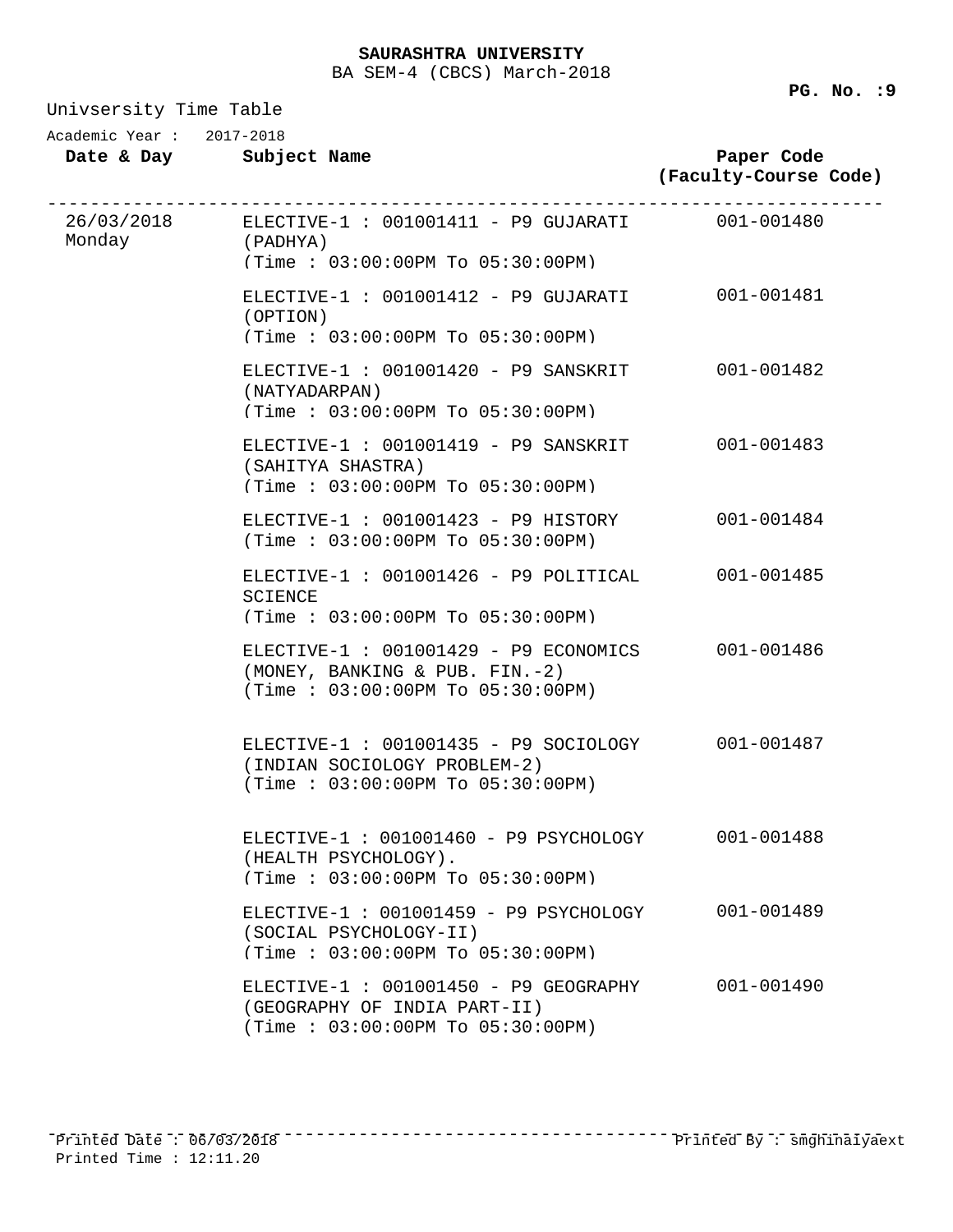Univsersity Time Table **Date & Day Subject Name Paper Code (Faculty-Course Code)** Academic Year : 2017-2018 26/03/2018 ------------------------------------------------------------------------------ ELECTIVE-1 : 001001453 - P8 PUBLIC 001-001491 Monday ADMINISTRATION (Time : 03:00:00PM To 05:30:00PM) ELECTIVE-1 : 001001439 - P9 PHILOSOPHY 001-001492 (Time : 03:00:00PM To 05:30:00PM) ELECTIVE-1 : 001001442 - P9 INDIAN 001-001493 CULTURE (Time : 03:00:00PM To 05:30:00PM) ELECTIVE-1 : 001001447 - P9 PSYCHOLOGY 001-001494 (HEALTH PSYCHOLOGY) (Time : 03:00:00PM To 05:30:00PM) ELECTIVE-1 : 001001463 - P9 GUJARATI 001-001495 (PADHYA KRUTI NO ABHIYAS) (Time : 03:00:00PM To 05:30:00PM) ELECTIVE-1 : 001001464 - P9 GUJARATI 001-001496 (GUJARATI VYAKRAN- 4) (Time : 03:00:00PM To 05:30:00PM) 27/03/2018 ------------------------------------------------------------------------------ ELECTIVE-2 : 001001441 - P8 INDIAN 001-0014100 Tuesday CULTURE (Time : 03:00:00PM To 05:30:00PM) ELECTIVE-2 : 001001454 - P7 STATISTICAL 001-0014101 METHOD (Time : 03:00:00PM To 05:30:00PM) ELECTIVE-2 : 001001452 - P7 PUBLIC 001-0014102 ADMINISTRATION (Time : 03:00:00PM To 05:30:00PM) ELECTIVE-2 : 001001458 - P8 PSYCHOLOGY 001-0014103 OF ADJUSTMENT (Time : 03:00:00PM To 05:30:00PM) ELECTIVE-2 : 001001456 - P7 FUNCTIONAL 001-0014104 ENGLISH (Time : 03:00:00PM To 05:30:00PM) ELECTIVE-2 : 001001434 - P8 SOCIOLOGY 001-0014105 (SOCIAL ANTHROPOLOGY) (Time : 03:00:00PM To 05:30:00PM)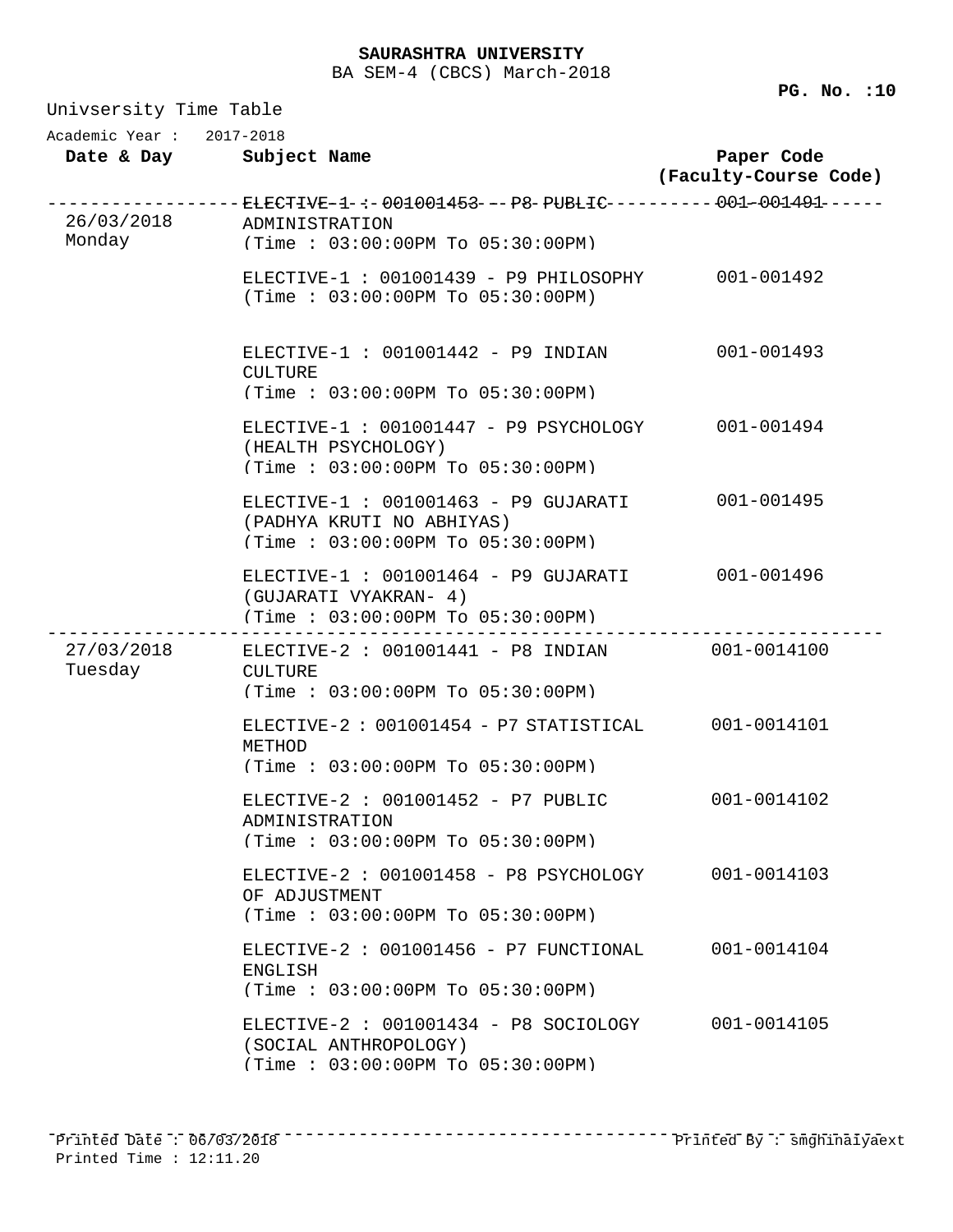| Univsersity Time Table |  |  |
|------------------------|--|--|
|------------------------|--|--|

**PG. No. :11** 

| UIL VUCLUICY IIMC IQUIS  |                                                                                                                     |                                     |
|--------------------------|---------------------------------------------------------------------------------------------------------------------|-------------------------------------|
| Academic Year: 2017-2018 | Date & Day Subject Name                                                                                             | Paper Code<br>(Faculty-Course Code) |
|                          | 27/03/2018 ELECTIVE-2: 001001438 - P8 PHILOSOPHY 001-0014106<br>Tuesday (Time : 03:00:00PM To 05:30:00PM)           | -----------------------------       |
|                          | ELECTIVE-2 : 001001428 - P8 ECONOMICS 001-0014107<br>(MACRO ECONOMICS)<br>(Time : 03:00:00PM T0 05:30:00PM)         |                                     |
|                          | ELECTIVE-2 : 001001433 - P8 SOCIOLOGY 001-0014108<br>(SOCIOLOGY OF ENVIRONMENT)<br>(Time: 03:00:00PM To 05:30:00PM) |                                     |
|                          | ELECTIVE-2 : 001001425 - P8 POLITICAL 001-0014109<br><b>SCIENCE</b><br>(Time: 03:00:00PM To 05:30:00PM)             |                                     |
|                          | ELECTIVE-2: 001001422 - P8 HISTORY<br>(Time : 03:00:00PM TO 05:30:00PM)                                             | 001-0014110                         |
|                          | ELECTIVE-2: 001001410 - P8 GUJARATI<br>(PIYOGORI)<br>(Time : 03:00:00PM T0 05:30:00PM)                              | 001-0014111                         |
|                          | ELECTIVE-2 : 001001414 - P8 ENGLISH<br>(Time : 03:00:00PM TO 05:30:00PM)                                            | 001-0014112                         |
|                          | ELECTIVE-2 : 001001417 - P8 SANSKRIT<br>(KAVYA)<br>(Time : 03:00:00PM T0 05:30:00PM)                                | 001-0014113                         |
|                          | ELECTIVE-2 : 001001418 - P8 SANSKRIT<br>(MRUCHHKATIKAM)<br>(Time: 03:00:00PM To 05:30:00PM)                         | 001-0014114                         |
|                          | ELECTIVE-2: 001001405 - P8 HINDI (DALIT<br>CHETNA)<br>(Time: 03:00:00PM To 05:30:00PM)                              | 001-0014115                         |
|                          | ELECTIVE-2 : 001001404 - P8 HINDI<br>(RASTRIYA CHETNA)<br>(Time: 03:00:00PM To 05:30:00PM)                          | 001-0014116                         |
|                          | ELECTIVE-2 : 001001403 - P8 HINDI<br>(CHHAYA VADATAR KAVYA VAIBHAV)                                                 | 001-0014117                         |

(Time : 03:00:00PM To 05:30:00PM)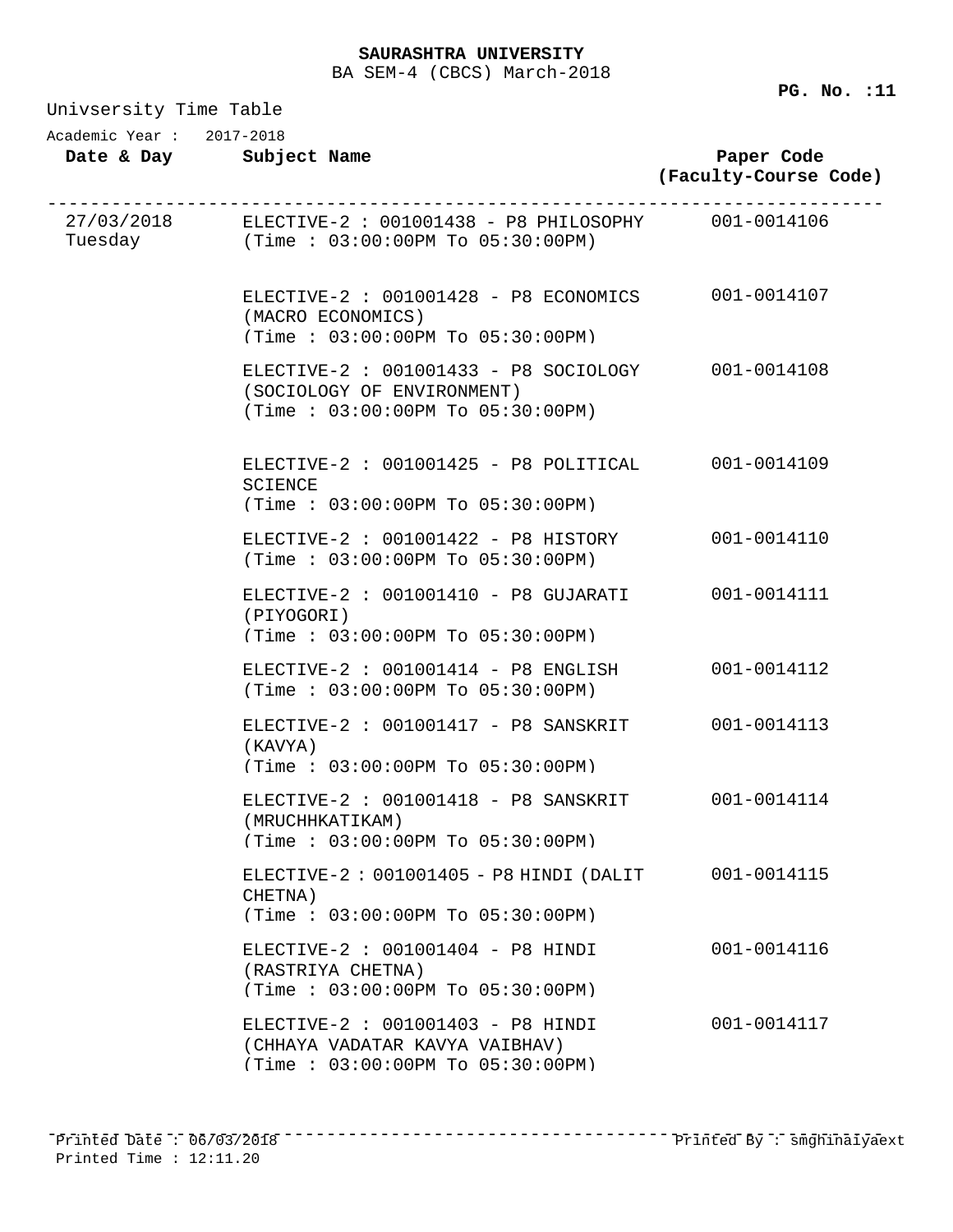| Univsersity Time Table   |                                                                                                                                 |                                     |  |  |
|--------------------------|---------------------------------------------------------------------------------------------------------------------------------|-------------------------------------|--|--|
| Academic Year: 2017-2018 | Date & Day Subject Name                                                                                                         | Paper Code<br>(Faculty-Course Code) |  |  |
|                          | 27/03/2018 ELECTIVE-2 : 001001465 - P8 ECONOMICS 001-0014143<br>Tuesday (MACRO ECONOMICS-2)<br>(Time: 03:00:00PM To 05:30:00PM) |                                     |  |  |
|                          | ELECTIVE-2 : 001001470 - P8 SANSKRIT 001-0014159<br>(MAHAKAVYA: SAUNDAR. SRAG-3-4)<br>(Time: 03:00:00PM To 05:30:00PM)          |                                     |  |  |
|                          | ELECTIVE-2 : 001001471 - P8 SANSKRIT 001-0014160<br>(MAHAKAVYA: KUMARSAM. SRAG-5)<br>(Time: 03:00:00PM To 05:30:00PM)           |                                     |  |  |
|                          | ELECTIVE-2: 001001446 - P8 PSYCHOLOGY 001-0014903<br>(APPLIED PSYCHOLOGY)<br>(Time : 03:00:00PM TO 05:30:00PM)                  |                                     |  |  |
|                          | ELECTIVE-2 : 001001462 - P8 GUJARATI 001-001497<br>(LOKSAHITYA LOK KATHA-2)<br>(Time: 03:00:00PM To 05:30:00PM)                 |                                     |  |  |
|                          | ELECTIVE-2: 001001445 - P8 PSYCHOLOGY 001-001498<br>(PSY OF INDIVIDUAL DIFF. & ADJ)<br>(Time: 03:00:00PM To 05:30:00PM)         |                                     |  |  |
|                          | ELECTIVE-2 : 001001449 - P8 GEOGRAPHY 001-001499<br>(ELEMENTS OF OCEANOGRAPHY)<br>(Time: 03:00:00PM To 05:30:00PM)              |                                     |  |  |
| 28/03/2018<br>Wednesday  | ELECTIVE-2: 001001406 - P9 HINDI (RAT 001-0014118<br>KA SAFAR)<br>(Time: 03:00:00PM To 05:30:00PM)                              |                                     |  |  |
|                          | ELECTIVE-2: 001001407 - P9 HINDI (NARI<br>CHETNA-TATASAM)<br>(Time: 03:00:00PM To 05:30:00PM)                                   | 001-0014119                         |  |  |
|                          | ELECTIVE-2: 001001408 - P9 HINDI (NARI<br>CHETNA-JUTHAN)<br>(Time: 03:00:00PM To 05:30:00PM)                                    | 001-0014120                         |  |  |
|                          | ELECTIVE-2 : 001001415 - P9 ENGLISH<br>(Time : 03:00:00PM TO 05:30:00PM)                                                        | 001-0014121                         |  |  |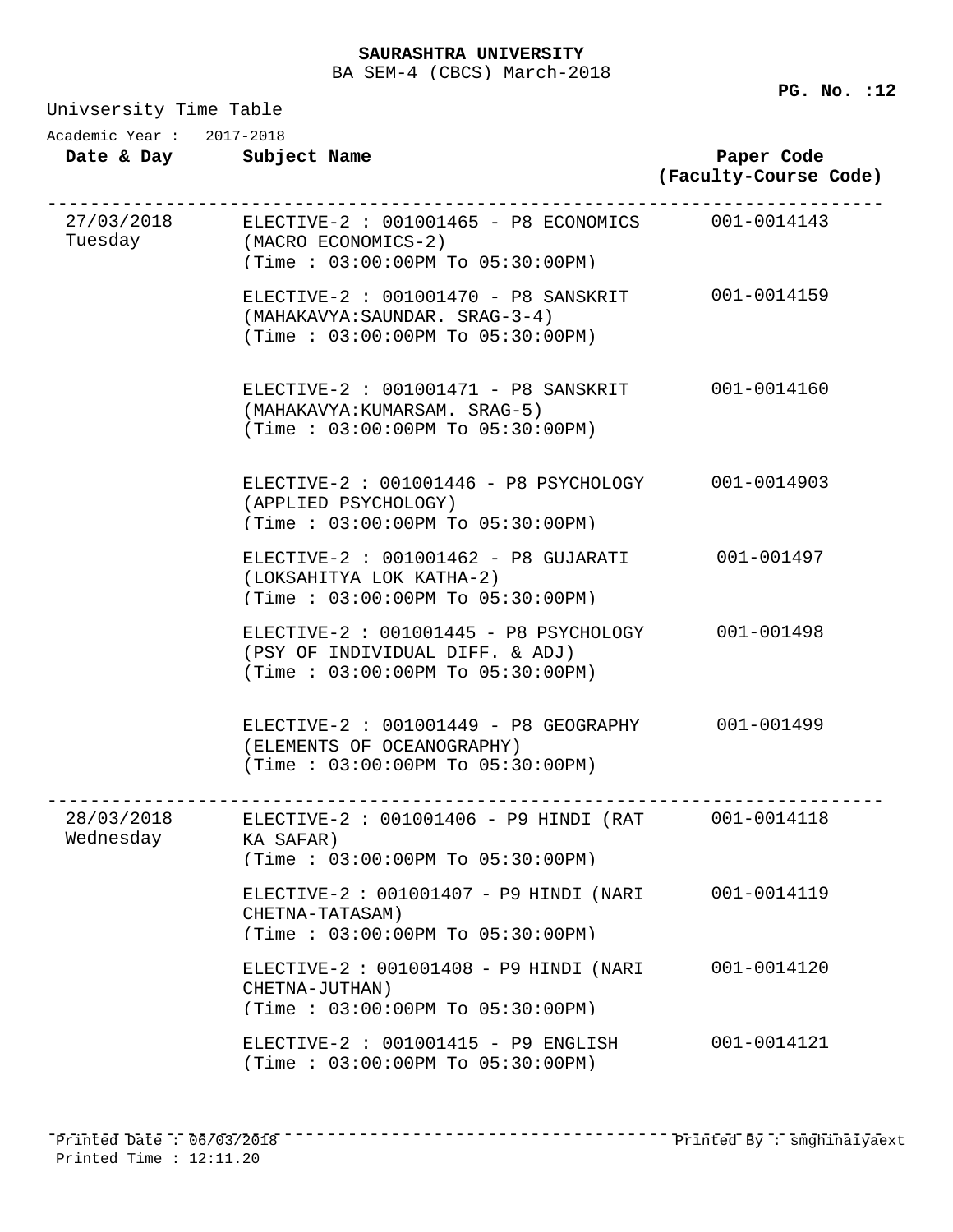Univsersity Time Table

| Academic Year : |  | 2017-2018 |
|-----------------|--|-----------|

| Date & Day |  |  | Subject Name |  |
|------------|--|--|--------------|--|
|------------|--|--|--------------|--|

| Paper Code            |  |
|-----------------------|--|
| (Faculty-Course Code) |  |
|                       |  |

| Wednesday | 28/03/2018 ELECTIVE-2 : 001001411 - P9 GUJARATI 001-0014122<br>(PADHYA)<br>(Time: 03:00:00PM To 05:30:00PM)             |             |
|-----------|-------------------------------------------------------------------------------------------------------------------------|-------------|
|           | ELECTIVE-2 : 001001419 - P9 SANSKRIT 001-0014123<br>(SAHITYA SHASTRA)<br>(Time: 03:00:00PM To 05:30:00PM)               |             |
|           | ELECTIVE-2 : 001001420 - P9 SANSKRIT 001-0014124<br>(NATYADARPAN)<br>(Time: 03:00:00PM To 05:30:00PM)                   |             |
|           | ELECTIVE-2 : 001001423 - P9 HISTORY<br>(Time : 03:00:00PM TO 05:30:00PM)                                                | 001-0014125 |
|           | ELECTIVE-2 : 001001426 - P9 POLITICAL 001-0014126<br><b>SCIENCE</b><br>(Time : 03:00:00PM T0 05:30:00PM)                |             |
|           | ELECTIVE-2 : 001001429 - P9 ECONOMICS 001-0014127<br>(MONEY, BANKING & PUB. FIN.-2)<br>(Time: 03:00:00PM To 05:30:00PM) |             |
|           | ELECTIVE-2 : 001001435 - P9 SOCIOLOGY 001-0014128<br>(INDIAN SOCIOLOGY PROBLEM-2)<br>(Time : 03:00:00PM TO 05:30:00PM)  |             |
|           | ELECTIVE-2: 001001457 - P8 FUNCTIONAL<br>ENGLISH<br>(Time: 03:00:00PM To 05:30:00PM)                                    | 001-0014129 |
|           | ELECTIVE-2: 001001459 - P9 PSYCHOLOGY 001-0014130<br>(SOCIAL PSYCHOLOGY-II)<br>(Time: 03:00:00PM To 05:30:00PM)         |             |
|           | ELECTIVE-2: 001001460 - P9 PSYCHOLOGY<br>(HEALTH PSYCHOLOGY).<br>(Time: 03:00:00PM To 05:30:00PM)                       | 001-0014131 |
|           | ELECTIVE-2 : 001001450 - P9 GEOGRAPHY<br>(GEOGRAPHY OF INDIA PART-II)<br>(Time: 03:00:00PM To 05:30:00PM)               | 001-0014132 |
|           |                                                                                                                         |             |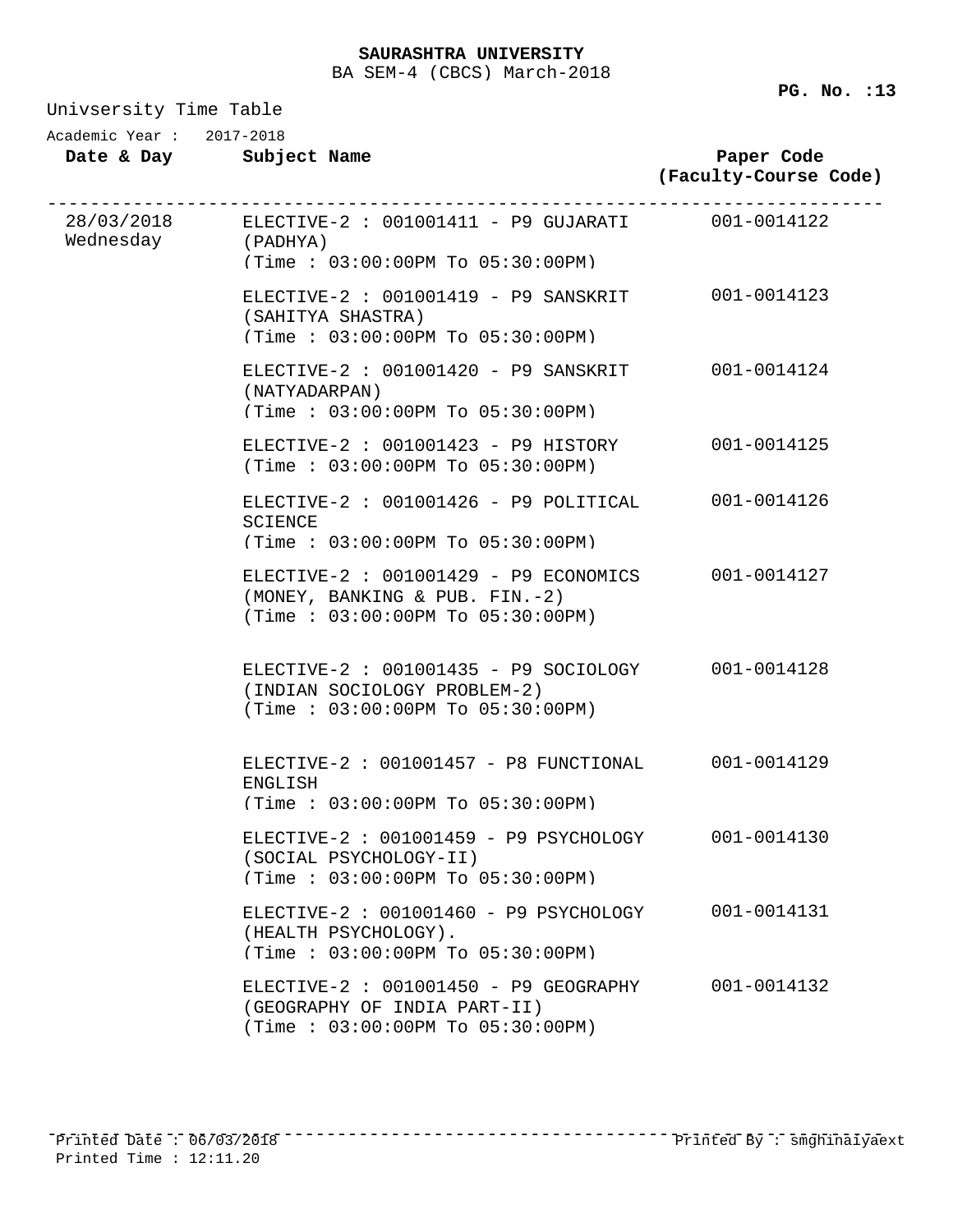| Univsersity Time Table   |                                                                                                               |                                     |  |
|--------------------------|---------------------------------------------------------------------------------------------------------------|-------------------------------------|--|
| Academic Year: 2017-2018 | Date & Day Subject Name                                                                                       | Paper Code<br>(Faculty-Course Code) |  |
| 28/03/2018               | ------- ELECTIVE-2-÷-001001455 --P8-STATISTICAL ------001-0014133-----<br>METHOD                              |                                     |  |
| Wednesday                | (Time: 03:00:00PM To 05:30:00PM)                                                                              |                                     |  |
|                          | ELECTIVE-2 : $001001453 - P8$ PUBLIC<br>ADMINISTRATION<br>(Time: 03:00:00PM To 05:30:00PM)                    | 001-0014134                         |  |
|                          | ELECTIVE-2: 001001439 - P9 PHILOSOPHY<br>(Time: 03:00:00PM To 05:30:00PM)                                     | 001-0014135                         |  |
|                          | ELECTIVE-2 : $001001442$ - P9 INDIAN<br><b>CULTURE</b><br>(Time: 03:00:00PM To 05:30:00PM)                    | 001-0014136                         |  |
|                          | ELECTIVE-2 : 001001447 - P9 PSYCHOLOGY<br>(HEALTH PSYCHOLOGY)<br>(Time: 03:00:00PM To 05:30:00PM)             | 001-0014137                         |  |
|                          | ELECTIVE-2 : 001001463 - P9 GUJARATI<br>(PADHYA KRUTI NO ABHIYAS)<br>(Time: 03:00:00PM To 05:30:00PM)         | 001-0014138                         |  |
|                          | ELECTIVE-2 : 001001464 - P9 GUJARATI<br>(GUJARATI VYAKRAN- 4)<br>(Time: 03:00:00PM To 05:30:00PM)             | 001-0014139                         |  |
|                          | $ELECTIVE-2: 001001412 - P9 GUJARATI$<br>(OPTION)<br>(Time: 03:00:00PM To 05:30:00PM)                         | 001-0014140                         |  |
|                          | ELECTIVE-2 : 001001466 - P9 ECONOMICS<br>(ECONOMICS OF PUBLIC FINANCE-2)<br>(Time : 03:00:00PM TO 05:30:00PM) | 001-0014146                         |  |
|                          | $ELECTIVE-2 : 001001472 - P9 SANSKRIT$<br>(MAMMATACHARYKRUT-KAVYA.)<br>(Time: 03:00:00PM To 05:30:00PM)       | 001-0014161                         |  |
|                          | $ELECTIVE-2: 001001473 - P9 SANSKRIT$<br>(RAMCHANDRA-GUNCHANTRAKRUT)<br>(Time : 03:00:00PM TO 05:30:00PM)     | $001 - 0014162$                     |  |